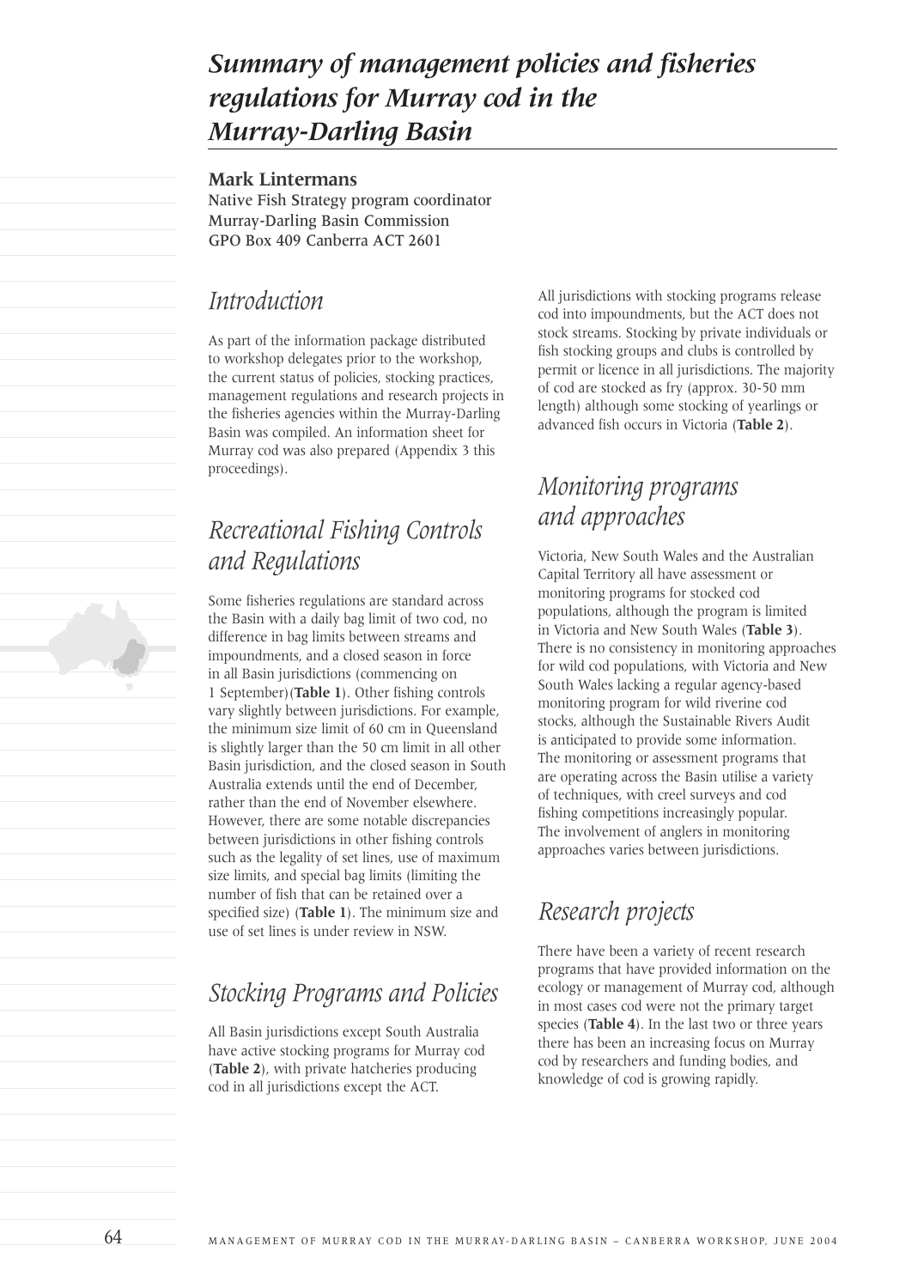|                                                                 | ACT                     | VIC                                                               | <b>NSW</b>                                                                                                             | <b>SA</b>                                                         | QLD                                                          |
|-----------------------------------------------------------------|-------------------------|-------------------------------------------------------------------|------------------------------------------------------------------------------------------------------------------------|-------------------------------------------------------------------|--------------------------------------------------------------|
| Relevant legislation                                            | Fisheries Act 2000      | Guarantee Act 1988 &<br>the Fisheries Act 1995<br>Flora and Fauna | Fisheries Management<br>Act 1994                                                                                       | Fisheries Act 1982                                                | Management Plan 1999<br>Fisheries (Freshwater)               |
| What is the bag limit per day                                   | $\mathcal{L}$           | $\sim$                                                            | $\sim$                                                                                                                 | $\sim$                                                            | 2 (in possession)                                            |
| Is bag limit in streams the same as<br>dams and impoundments?   | Yes                     | Yes                                                               | Yes                                                                                                                    | Yes                                                               | Yes                                                          |
| Are there any special bag<br>conditions?                        | $\overline{N}$          | than or equal to 75cm<br>Yes, only one greater                    | yes, only one > 100cm                                                                                                  | $\overline{N}$                                                    | $_{\rm No}$                                                  |
| Is there a separate possession limit?                           | N <sub>0</sub>          | Χo                                                                | yes, 2 days bag limit                                                                                                  | N <sub>0</sub>                                                    | No (see bag limit)                                           |
| What is the min. size limit                                     | 50cm                    | 50cm                                                              | 50cm (under review)                                                                                                    | 50cm                                                              | 60cm                                                         |
| Is there a max. size limit, and if so,<br>what is it?           | $_{\rm No}$             | $\overline{N}$                                                    | $_{\rm No}$                                                                                                            | Yes, 100cm                                                        | Yes, 110cm                                                   |
| Is there a boat limit?                                          | <b>Νο</b>               | $\overline{N}$                                                    | $_{\rm No}$                                                                                                            | yes, 6 per boat                                                   | <b>Nο</b>                                                    |
| Are set lines allowed?                                          | $\overline{\mathsf{X}}$ | $\overline{\mathsf{X}}$                                           | Yes, 4 per person, not<br>River (Yarrawonga to<br>allowed in Murray<br>Tocumwal) and<br>impoundments<br>(under review) | Yes (commercial fishers<br>only, and can't target<br>native fish) | Yes, (6 set lines per<br>person)                             |
| Is there a closed season?                                       | Yes                     | Yes                                                               | Yes                                                                                                                    | Yes                                                               | Yes, but only in Barwon,<br>Dumaresq Rivers<br>Macintyre and |
| When is the closed season?                                      | 1 Sept-30 Nov           | 1 Sept-30 Nov                                                     | 1 Sept-30 Nov                                                                                                          | 1 Sept-31 Dec                                                     | 1 Sept-30 Nov                                                |
| waters declared for Murray cod?<br>Are there any special closed | $\overline{a}$          | $\overline{N}$                                                    | $\overline{N}$                                                                                                         | $\mathsf{S}^{\mathsf{O}}$                                         | $\overline{N}$                                               |

Table 1. Relevant fisheries controls for Murray cod across the Murray-Darling Basin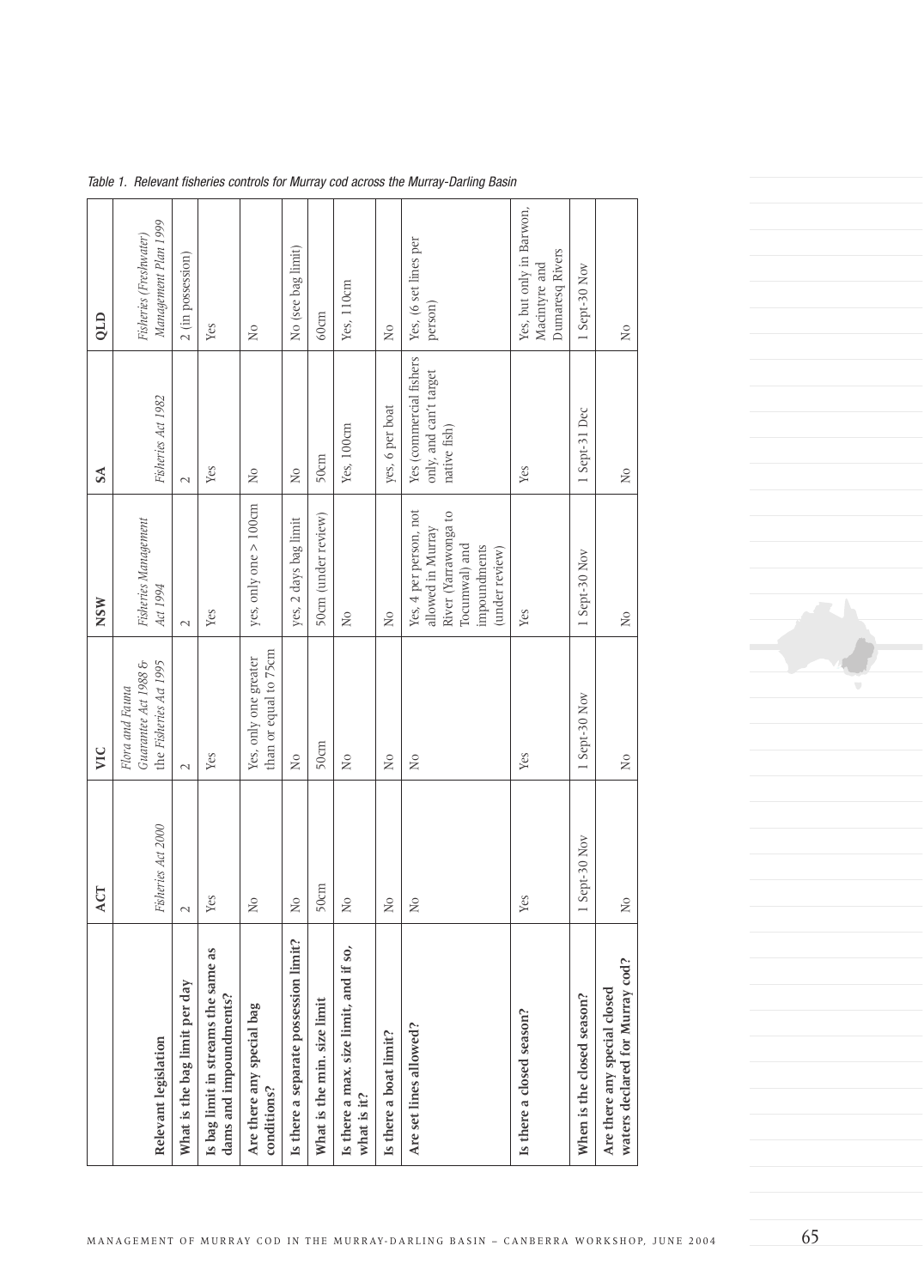|                                                                     | ACT            | VIC           | <b>NSW</b>        | $\mathbf{S}$                    | QLD                          |
|---------------------------------------------------------------------|----------------|---------------|-------------------|---------------------------------|------------------------------|
| Is there a Murray cod or State stocking policy                      | Yes            | Yes           | Yes               | $\overline{N}$                  | $\overline{N}$               |
| Is there a State Government operated hatchery<br>producing cod      | $\overline{N}$ | Yes           | Yes               | $\overline{N}$                  | $\tilde{R}$                  |
| Are there private or commercial hatcheries<br>producing cod?        | $\overline{N}$ | Yes           | Yes               | Yes                             | Yes                          |
| Are cod stocked into dams and impoundments?                         | Yes            | Yes           | Yes               | $\overline{N}$                  | Yes                          |
| Are cod stocked into streams?                                       | $\overline{N}$ | Yes           | Yes               | $_{\rm N_O}$                    | Yes                          |
| Can private individuals/clubs stock cod?                            | Yes            | Yes           | Yes               | enclosed waters<br>Yes, only in | only fish stocking<br>stonbs |
| Is a permit required for private individuals/clubs<br>to stock cod? | Yes            | Yes           | Yes               | Yes                             | Yes                          |
| Average numbers of cod stocked/yr since 1990                        | 25,000         | 186,000       | 200,000           | 0, to the River<br>Murray       | 32,000                       |
| Are cod stocked as fry (30-50 mm TL)                                | Yes            | Yes           | Yes               | $_{\rm N_O}$                    | Yes                          |
| Are cod stocked as yearlings or advanced fish?                      | $\overline{N}$ | Yes           | Not at this stage | $\overline{N}$                  | $\overline{N}$               |
| What is the dominant size stocked? (fry, yearlings etc)             | $fry(3-5cm)$   | fry $(3-5cm)$ | fry $(3-5cm)$     | $\bigg $                        | fry(50mm)                    |

Table 2. Stocking programs for Murray cod across the Murray-Darling Basin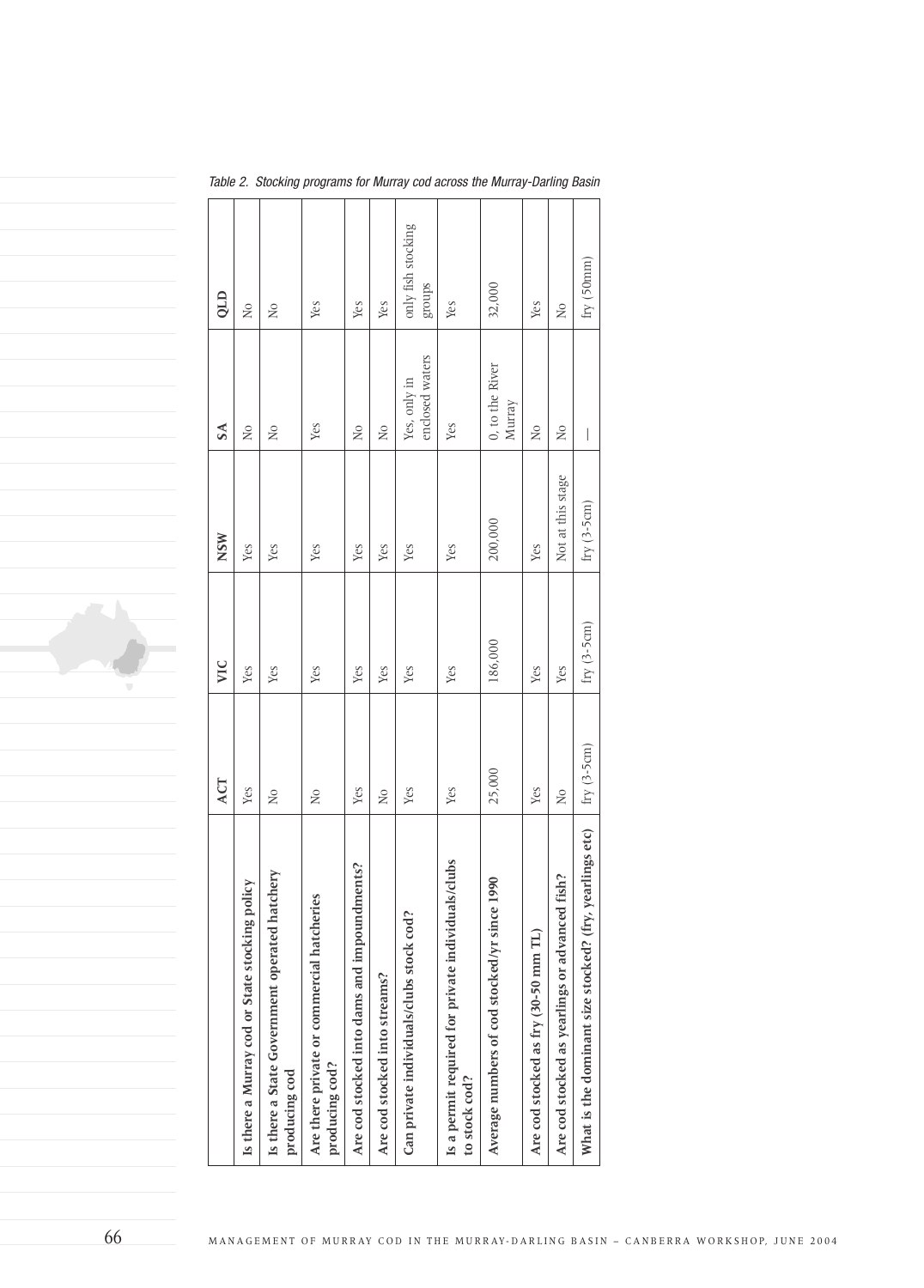| QLD        | Yes, but in a limited<br>number of rivers                                                                                 | Yes (impoundments)                                        | field and creel                                                                                                                                            | Yes                                                                                                                                 |
|------------|---------------------------------------------------------------------------------------------------------------------------|-----------------------------------------------------------|------------------------------------------------------------------------------------------------------------------------------------------------------------|-------------------------------------------------------------------------------------------------------------------------------------|
| $S\Lambda$ | Yes                                                                                                                       | assessment program<br>No stocking, so no                  | Previously dependent<br>A fishery independent<br>catch and effort data.<br>monitoring program<br>on the commercial<br>(funded by PIRSA)<br>has been set up | Committee, recreational<br>and commercial fishers<br>Fisheries Management<br>No, but through the<br>Inland Waters<br>are consulted. |
| <b>NSW</b> | Limited to tournament<br>information on cod<br>Sustainable Rivers<br>Audit expected to<br>monitoring, but<br>provide some | Yes but limited                                           | 금                                                                                                                                                          | Yes                                                                                                                                 |
| VIC        | $\frac{1}{2}$                                                                                                             | Yes, but limited                                          | all, but increasingly<br>focusing on creels<br>and competitions                                                                                            | Yes                                                                                                                                 |
| ACT        | Yes                                                                                                                       | Yes                                                       | sampling<br>field                                                                                                                                          | $\frac{1}{2}$                                                                                                                       |
|            | Is there regular monitoring of wild<br>riverine stocks?                                                                   | Are there assessment programs for<br>stocked populations? | or targeted angling competitions<br>(nets, efishing) or creel surveys,<br>If yes to assessment programs,<br>are they field sampling based                  | Are anglers involved in assessment<br>programs?                                                                                     |

Table 3. Monitoring programs for Murray cod across the Murray-Darling Basin

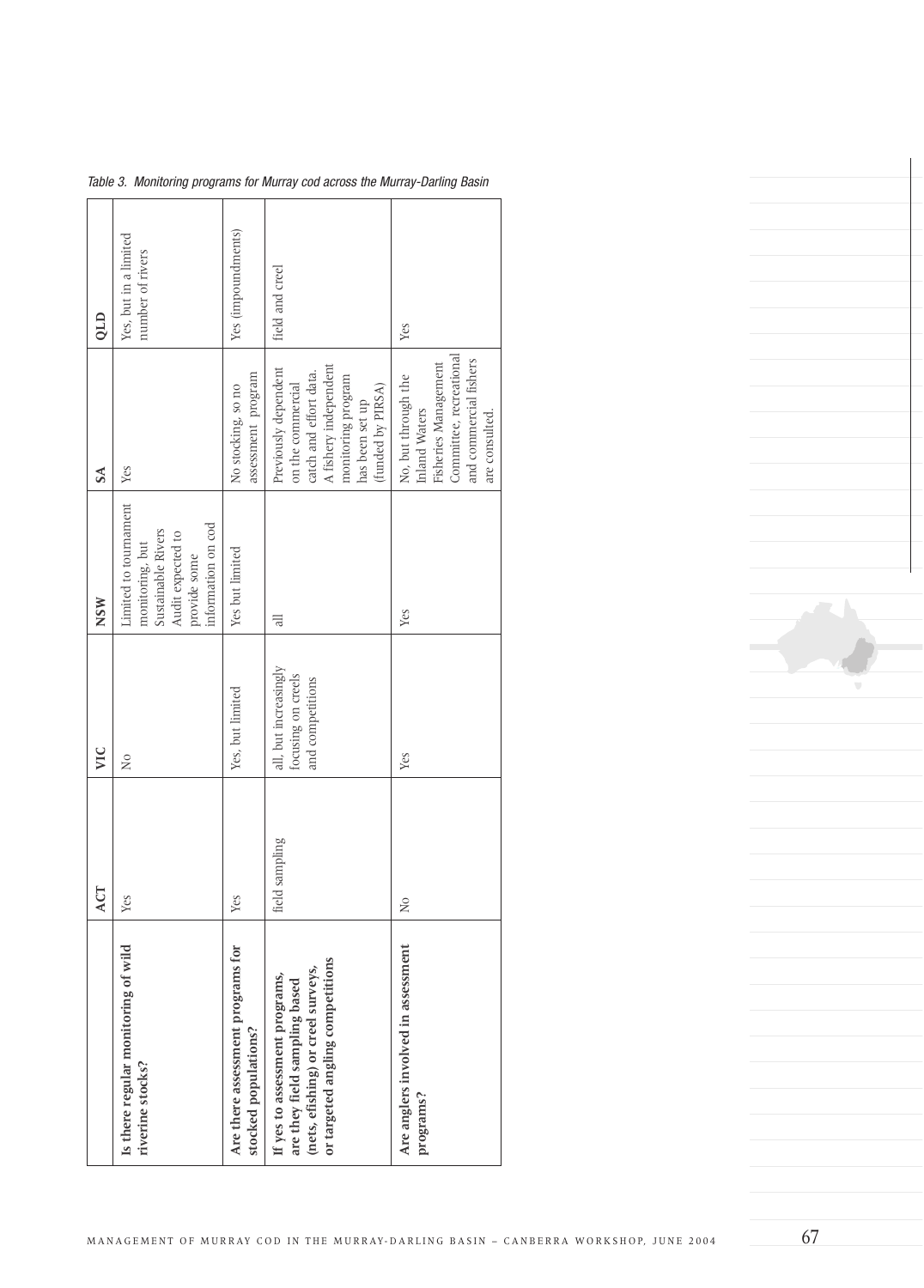#### Table 4. Recent research projects

| Name of research project                                                                                                        | Funding body                              | Start<br>year | Finish<br>year | directed at M. cod?<br>Project largely<br>(Yes/No)                          | Aim of research (eg survey, breeding<br>biology, habitat use, movement etc                         |
|---------------------------------------------------------------------------------------------------------------------------------|-------------------------------------------|---------------|----------------|-----------------------------------------------------------------------------|----------------------------------------------------------------------------------------------------|
| Preliminary effect of larval dispersal<br>of undershot and overshot weirs                                                       | State Water                               | 2004          | 2006           | $\gtrsim$                                                                   | movement                                                                                           |
| Downstream movement of larval fish                                                                                              | <b>MDBC</b>                               | 1997          | 1999           | $\rm _{NO}$                                                                 | downstream larval movement                                                                         |
| Quantification of native fish in water<br>supply offtakes                                                                       | NDBC                                      | 2004          | 2006           | $\rm N$                                                                     | Quantification of larvae extracted via<br>irrigation offtakes                                      |
| Murray cod radiotracking                                                                                                        | NDBC                                      | 1993          | 1996           | Yes                                                                         | habitat and movement                                                                               |
| habitat and movement requirements<br>of fish                                                                                    | MDBC, Environment<br>Australia            | 1996          | 1998           | $\rm _{NO}$                                                                 | habitat and movement requirements of<br>Murray cod, Trout cod, Golden perch,<br>Silver perch, Carp |
| River rehabilitation through resnagging                                                                                         | MD2001 Fish rehab                         | 1999          | 2001           | $\rm N$                                                                     | response of fish to resnagging                                                                     |
| Murray river fish surveys                                                                                                       | EH, AFFA, DSE, NRE<br>Various - MBDC, EA, | 1995          | 2004           | $\rm _{N}^{\odot}$                                                          | fish surveys, esp. Trout cod                                                                       |
| Recruitment ecology of fish                                                                                                     | Monash Uni                                | 1998          | 2002           | $\rm \stackrel{\circ}{\rm N}$                                               | larval ecology and recruitment                                                                     |
| Campaspe flow project                                                                                                           | CRC Freshwater Ecology                    | 1993?         | 2000?          | $\rm N$                                                                     | recruitment of several species                                                                     |
| Thermal rehabilitation in southern MDB                                                                                          | MD 2001 Fishrehab                         | 1998          | 2002           | $\rm \stackrel{\circ}{X}$                                                   | effects of thermal pollution                                                                       |
| recruitment in the Barmah Millewa forest<br>environmental flow allocations on fish<br>Assessing the effectiveness of            | Barmah Millewa Forum<br>and MDBC          | 2003          | 2005           | $\rm \stackrel{\circ}{\rm \hspace{-0.8ex} \raisebox{0.5ex}{\scriptsize x}}$ | see title                                                                                          |
| lateral movements of native fish n the<br>environmental flow allocations on<br>Assessing the effectiveness of<br>Barmah-Millewa | Barmah Millewa Forum<br>and MDBC          | 2003          | 2005           | $\rm _{NO}$                                                                 | see title                                                                                          |
| Protection and enhancement of<br>Murray cod                                                                                     | NDBC                                      | 2004          | 2007           | Yes                                                                         | Determining the role of anabranch<br>channels in Murray cod lifecycles                             |
| Testing the Flood Pulse Concept for<br>rivers with variable flow regimes                                                        | ARC                                       | 2003          | 2008           | $\overline{R}$                                                              | See title                                                                                          |